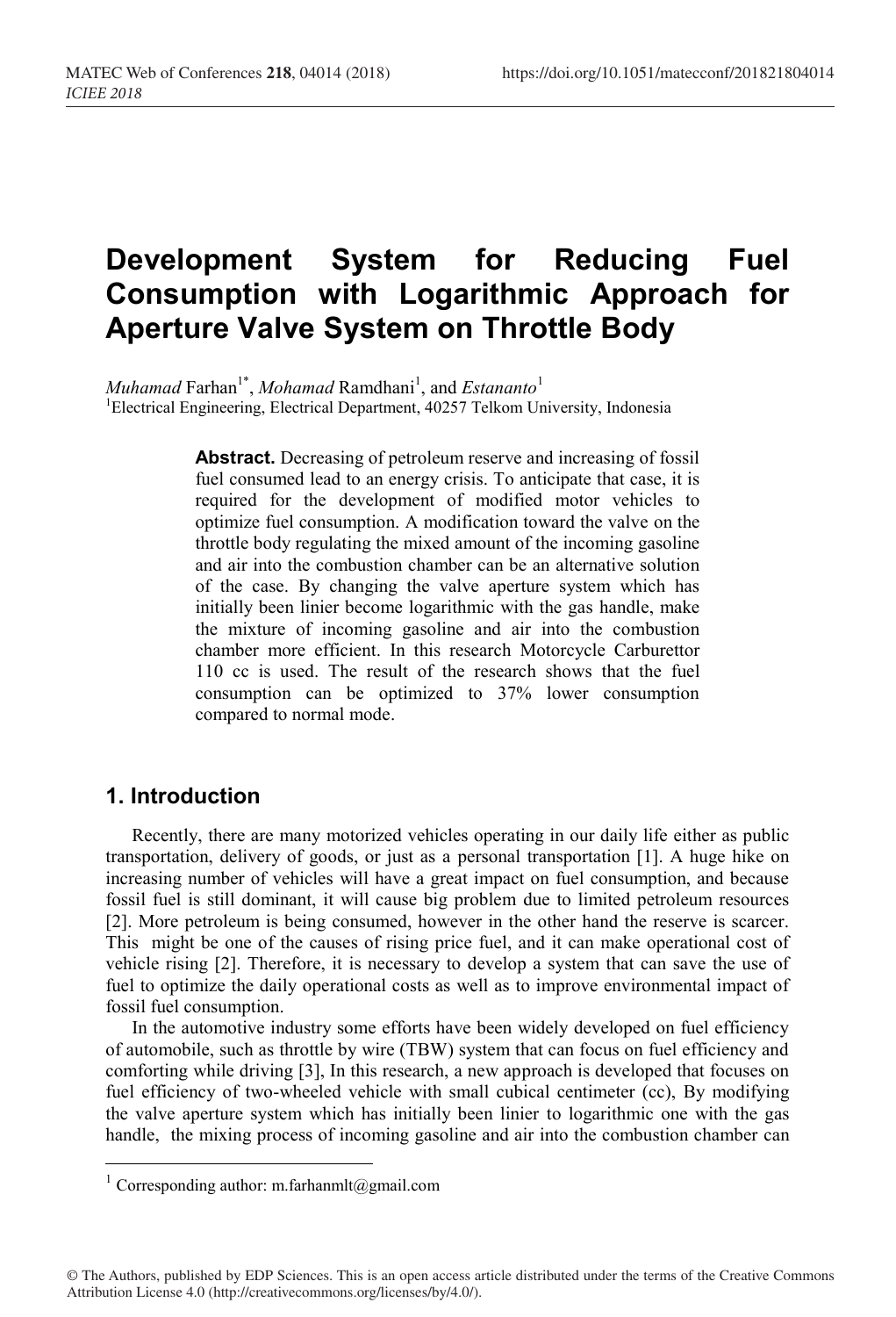be more efficient, which in turn can optimize daily operational costs and improving environment quality.

#### **2. Performance Parameters of The Machine**

Specific Fuel Consumption (SFC), also known as Thrust-Specific Fuel Consumption (TSFC), is the fuel efficiency of engine to spend energy for an hour.

$$
m_f = \frac{\text{sgf } V_f \cdot 3600}{1000 \cdot t_f} \left(\frac{kg}{Hour}\right) \tag{1}
$$

where  $m_f$  is fuel consumption (kg/hour), sgf is specific gravitation (gr/ml) which has a value 0.715, Vf is volume of tested fuel (ml), tf is time to deplete tested fuel (seconds).

#### **3. Design and Application**

Figure 1 describes the overall system block diagram. In this diagram, it can be seen that the accelerator uses a resistance changing sensor to provide an input signal to the microcontroller and it controls the motor servo to open the valve of the throttle body. The opening valve in the throttle body will affect the least amount of air and gasoline mixture into the combustion chamber. The process is shown in Fig. 1 and Fig. 2.



**Fig. 1** Electronic Throttle System



**Fig. 2** Design System

By modifying the position on the accelerator, it will change the resistances from 0 - 1000 Ohm, then the value is read by the microcontroller to be processed, and output from microcontroller makes the motor servo working in two modes: linear or logarithmic, depending on which mode has been chosen for opening valve on the throttle body. The two modes are depicted in figure 3.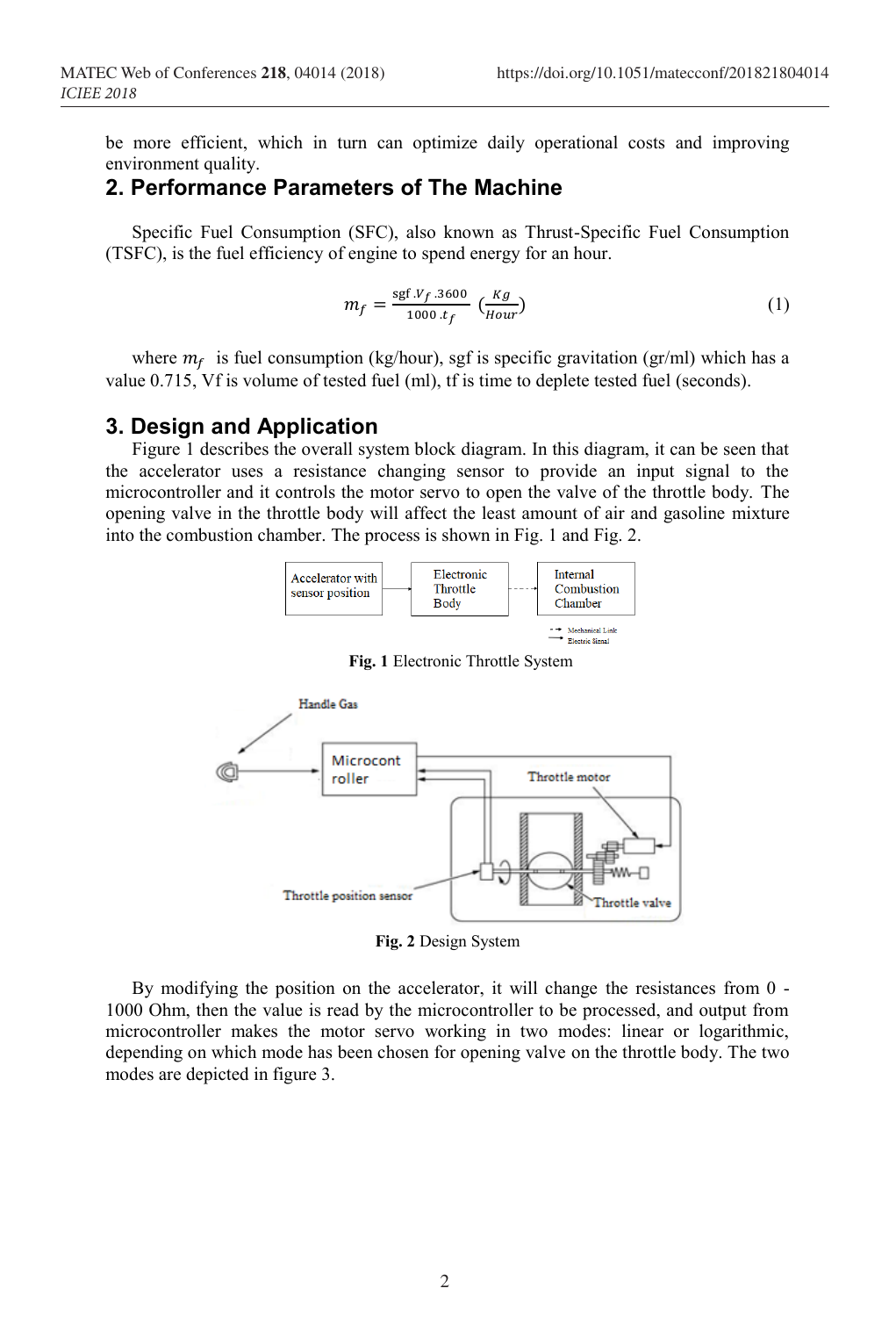

**Fig. 4** Installation of System

#### **4. Test Results and Discussion**

Before the system is installed, the motorbike under test is tested and the test data is taken. Under normal circumstances the motorbike is able to travel surrounding the field forming 1100-meter circumference circle. The motorbike's specification is 110 cc carburettor engine type and the fuel consumed is 1.05 litter Pertamina's Pertamax 92 octane gasoline. Rider's weight about 68 kg. The engine temperature after the vehicle is turned on for 5 minutes.

One day after, the test of the engine with the new proposed system with logarithmic opening valve with the same vehicle and same condition is conducted. At that time, experiment with efficient mode shows significant improved result, with no negative impact during the test. The engine works well and the system runs stable. Data is displayed in Figure 7-10.

The difference in average speeds obtained after the collection of test data between the two systems found that the speed traveled per round ranges from 30 to 40 km / h, but at the time of the round to 19 vehicles that use normal mode cannot run again due to exhausted gasoline , while vehicles that use efficient mode can still drive up to 31 rounds.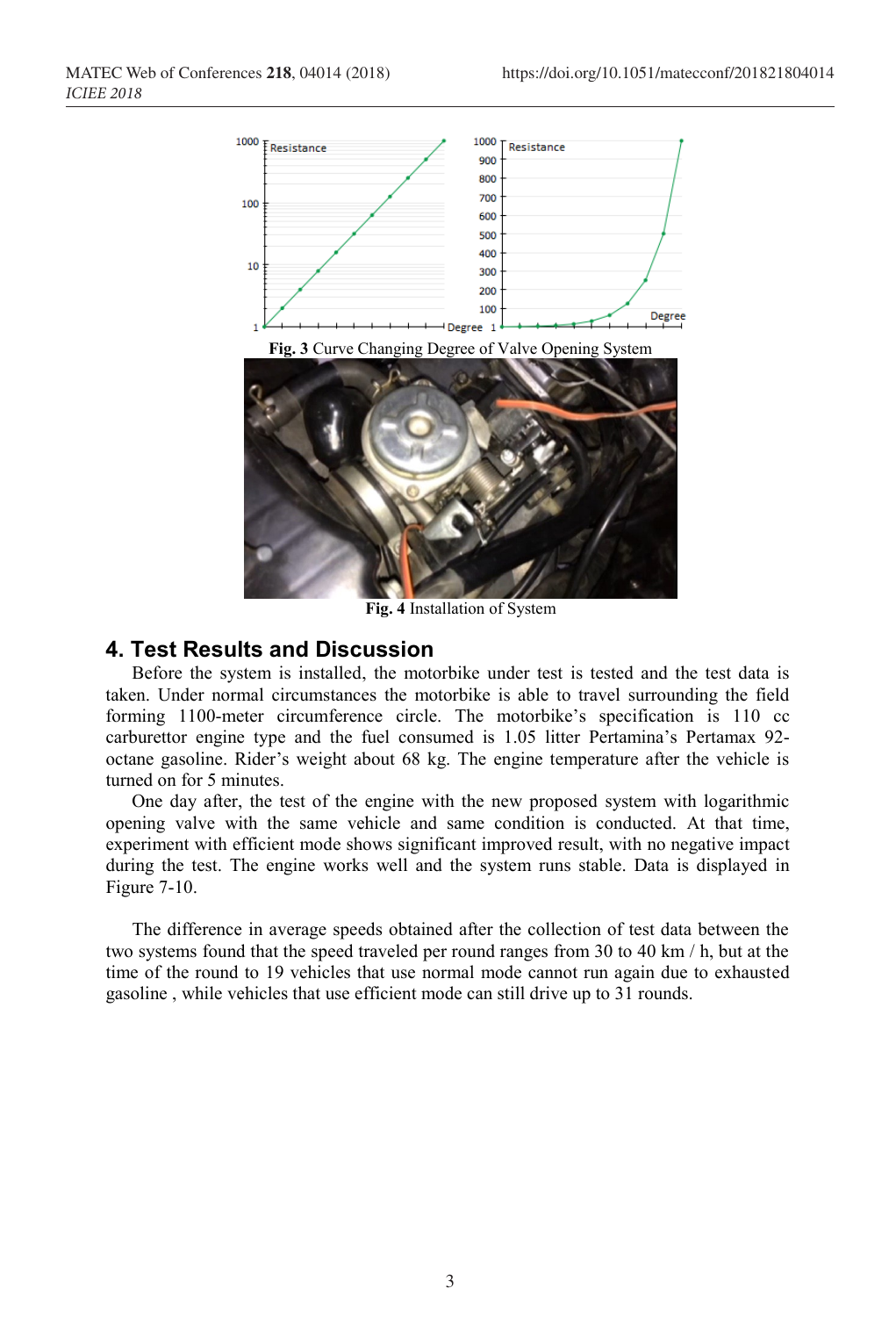

Distance used when sampling ranges is between 1080 meters until 1100 meters, with the same Distance of vehicles with normal mode can only travel as much as 18 rounds.



**Fig. 6** Comparing Mileage between two modes

With an average speed of 30km / h -40 km / h, the distance to round the track as far as 1100 m is ranging between 120 - 140 seconds. Vehicles with normal mode can only travel as much as 18 rounds while vehicles using the efficient mode can still go up to 31 rounds.